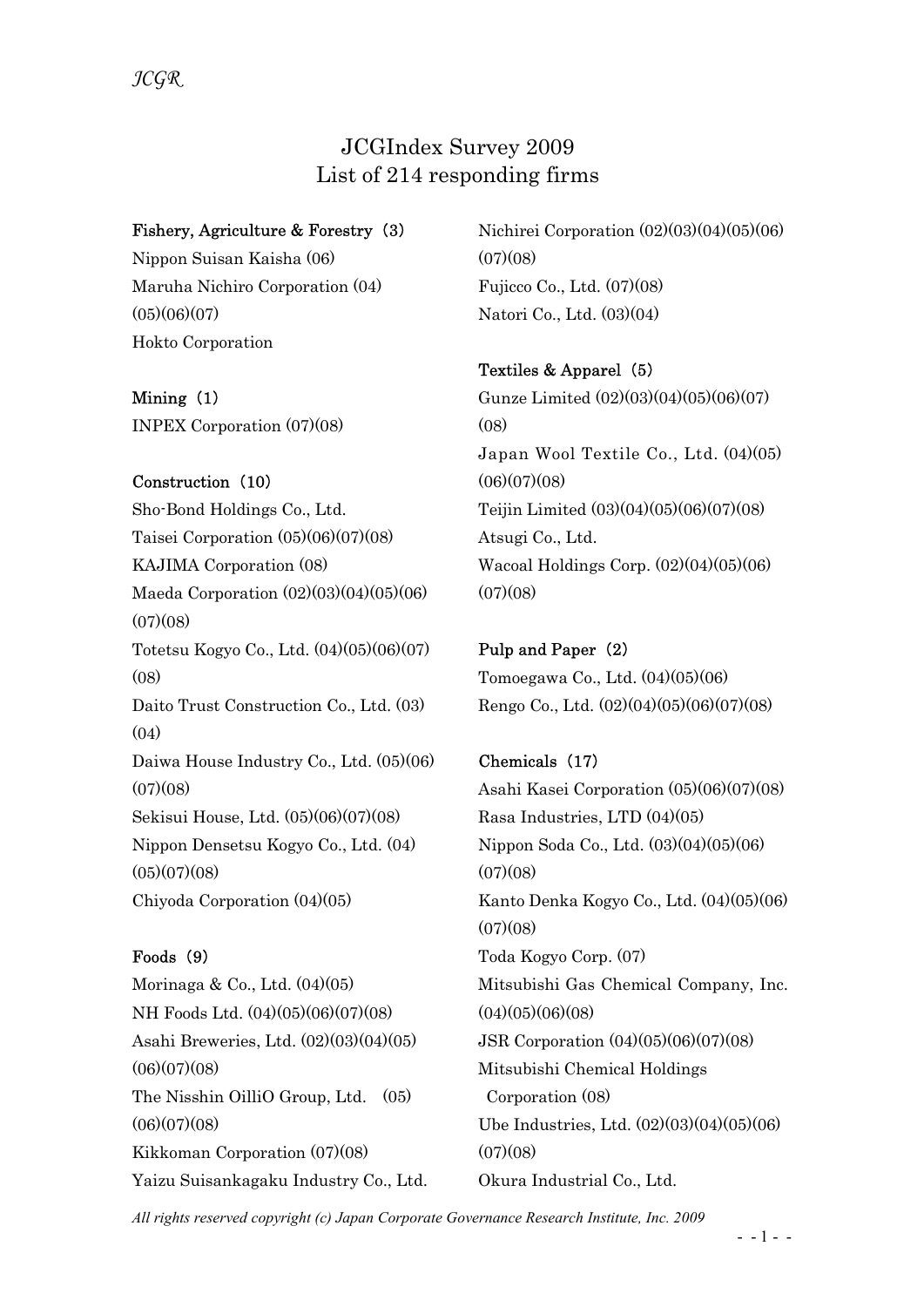# JCGR

Kao Corporation (04)(05)(06)(07)(08) Sanyo Chemical Industries, Ltd. (04)(05)  $(06)(07)(08)$ Nihon Tokushu Toryo Co., Ltd. (02)(03)  $(04)(05)(06)(07)(08)$ Sakata Ink Corporation (05)(06)(08) Shiseido Company, Limited (02)(04)(05)  $(06)(07)(08)$ Lion Corporation  $(02)(03)(04)(05)(06)(07)$ (08) Milbon Co., Ltd (02)(03)(04)(05)(06)(07)

### Pharmaceutical (6)

Takeda Pharmaceutical Company Limited  $\pm (02)(03)(04)(05)(07)$ Sumitomo Dainippon Pharma Co., Ltd.  $(03)(04)(05)(08)$ Mitsubishi Tanabe Pharma Corporation (05)(06)(07)(08) Eisai Co., Ltd. (02)(04)(05)(06)(08) Santen Pharmaceutical Co., Ltd. (05)  $(06)(08)$ Tsumura & Co (05)(06)(07)(08)

## Oil & CoalProducts (2)

Cosmo Oil Co., Ltd. (03)(04)(05)(06)(07) (08) Nippon Mining Holdings, Inc. (03)(04)  $(05)(08)$ 

#### Rubber Products (3)

Bridgestone Corporation (02)(03)(04)  $(05)(06)(08)$ Nitta Corporation  $(05)(08)$ Bando Chemical Industries, Ltd. (03)  $(05)(06)$ 

Glass & Ceramics Product (3) AGC Inc. (04)(05)(06)(07)(08) Nihon Yamamura Glass Co., Ltd. Nikkato Corporation (08)

Iron & Steel (1) JFE Holdings, Inc. (05)(06)(07)

Nonferrous Metals (1) Nippon Light Metal Holdings Company, Ltd.  $(02)(03)(04)(05)(06)(07)$ 

### Metal Products (6)

Sankyo-Tateyama Holdings, Inc (04)(05)  $(06)(07)(08)$ Alpha Corporation (05)(08) Yokogawa Bridge Holdings Corp. (08) JS Group Corporation (08) Chugoku Kogyo Co., Ltd. (04) Advanex Inc. (06)(07)(08)

## Machinery (12)

Nihon Spindle Manufacturing Co., Ltd.  $(04)(05)$ Sumitomo Heavy Industries, Ltd (04)  $(05)(06)(07)(08)$ Tsukishima Kikai Co., Ltd. (07)(08) Sintokogio, Ltd. (04)(06)(08) Anest Iwata Corporation (06)(07) Japan Cash Machine Co., Ltd. Glory Ltd (07)(08) Taiho Kogyo Co., Ltd. (08) THK Co., Ltd. (06) KITZ Corporation (03)(04)(05)(06)(07) (08) Hitachi Zosen Corporation (03)(04)(05)  $(06)(07)(08)$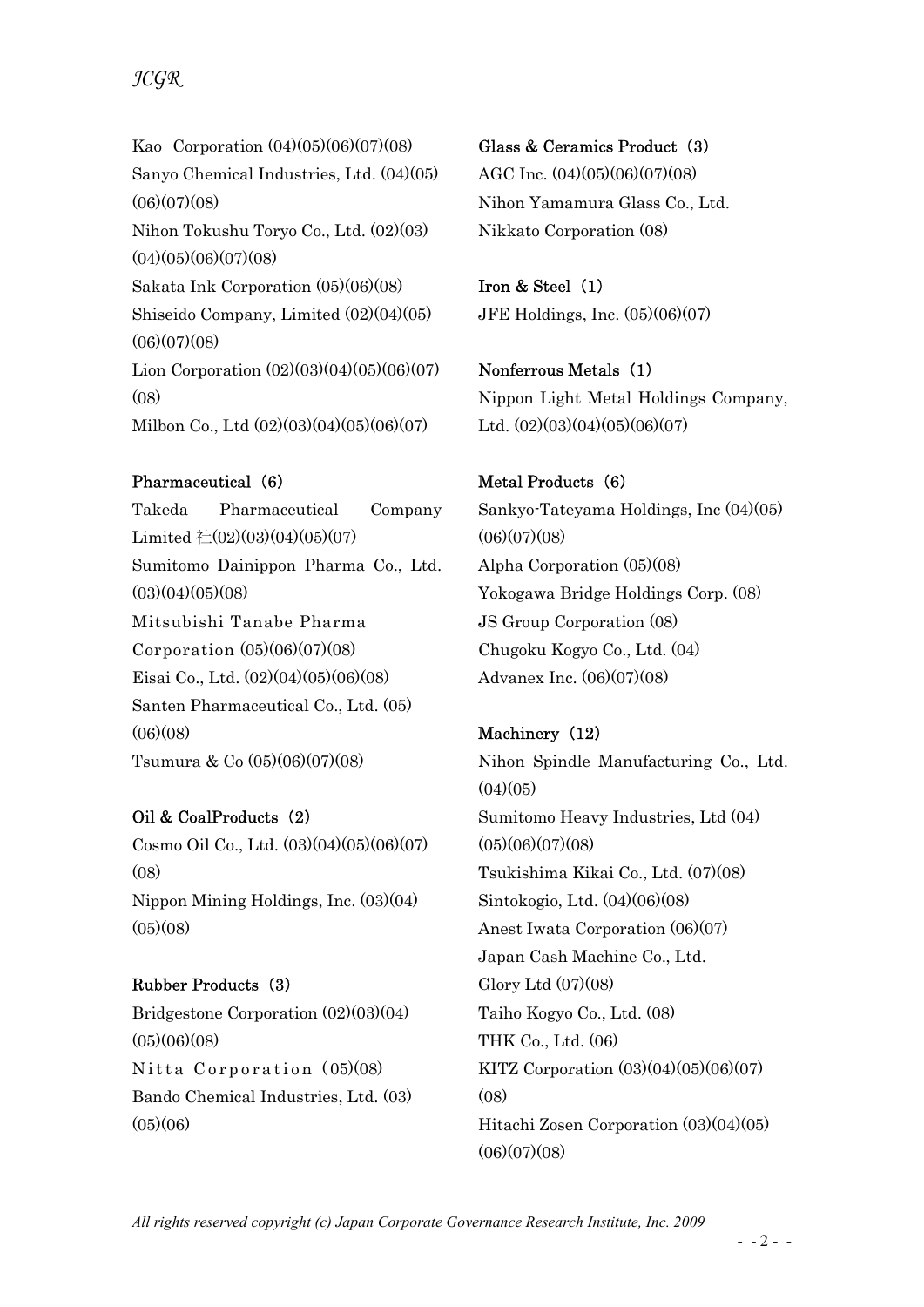## JCGR

Mitsubishi Heavy Industries, Ltd. (04)  $(05)(06)(08)$ 

#### Electric Appliancess (34)

Konica Minolta Japan, Inc. (02)(03)  $(04)(05)(06)(07)(08)$ Toshiba Corporation (04)(05)(06)(07)(08) Mitsubishi Electric Corporation (04)(05)  $(06)(07)(08)$ Origin Co., Ltd. Toshiba Tec Corporation (05)(07)(08) NIDEC Corporation (03)(05)(06)(07) (08) Omron Corporation (02)(03)(04)(05)(06)  $(07)(08)$ NEC Corporation (04)(05)(06)(07)(08) Renesas Electronics Corporation Seiko Epson Corporation (04)(06)(07)(08) Kyosan Electric Manufacturing Co., Ltd.  $(04)(05)(06)(07)$ Anritsu Corporation (02)(03)(04)(05)(06)  $(07)(08)$ Sony Corporation (04)(05)(06)(07)(08) TDK Corporation (05)(06)(07)(08) Tamura Corporation (02)(03)(04)(05)(06)  $(07)(08)$ Sumida Corporation (02)(03)(04)  $(05)(06)(07)(08)$ Funai Electric Co., Ltd. (05)(07) Yokogawa Electric Corporation (04)(05)  $(06)(07)(08)$ Horiba, Ltd. (02)(04)(05)(06) Advantest Corporation (06)(07)(08) ESPEC Corp. (06)(08) Hioki E.E. Corporation Sysmex Corporation (07)(08) Cosel Co., Ltd. (03)(04)(05)(06)(08) OPTEX Company, Limited (08)

Ushio Inc. (03)(05)(06)(07)(08) Yamaichi Electronics Co., Ltd. (08) Casio Computer Co., Ltd. (05)(06)(07)  $(08)$ Rohm Co., Ltd. (02)(04)(05)(06)(07)(08) Taiyo Co., Ltd. (06)(07)(08) Murata Manufacturing Co., Ltd. (03)  $(04)(05)(06)(08)$ Koito Manufacturing Co., Ltd. (07) Ricoh Company, Ltd. (04)(05)(06)(07)(08) Tokyo Electron Ltd. (02)(04)(05)(06)(08)

#### Transportation Equipment (6)

Toyota Boshoku Corporation (04)(05)(06)  $(07)(08)$ Mitsui E&S Shipbuilding Co., Ltd. (02)  $(03)(04)(05)(06)(07)$ Kasai Kogyo V Co., Ltd. (08) Mazda Motor Corporation (07)(08) Imasen Electric Industrial Co., Ltd.  $(04)(05)(06)(07)(08)$ Yamaha Motor Co., Ltd. (03)(04)(05)(06)  $(07)(08)$ 

#### Precision Instruments (5)

Terumo Corp. (03)(04)(05)(06)(07)(08) JMS Co., Ltd. Tokyo Keiki Inc. (04)(05)(07) Nikon Corporation (02)(03)(04)(05)(07)  $(08)$ Noritsu Koki Co., Ltd. (04)

Other Products (8) Bandai Namco Holdings Inc. (07) Toppan Printing Co., Ltd. (02)(03)(04)  $(05)(06)(07)(08)$ 

All rights reserved copyright (c) Japan Corporate Governance Research Institute, Inc. 2009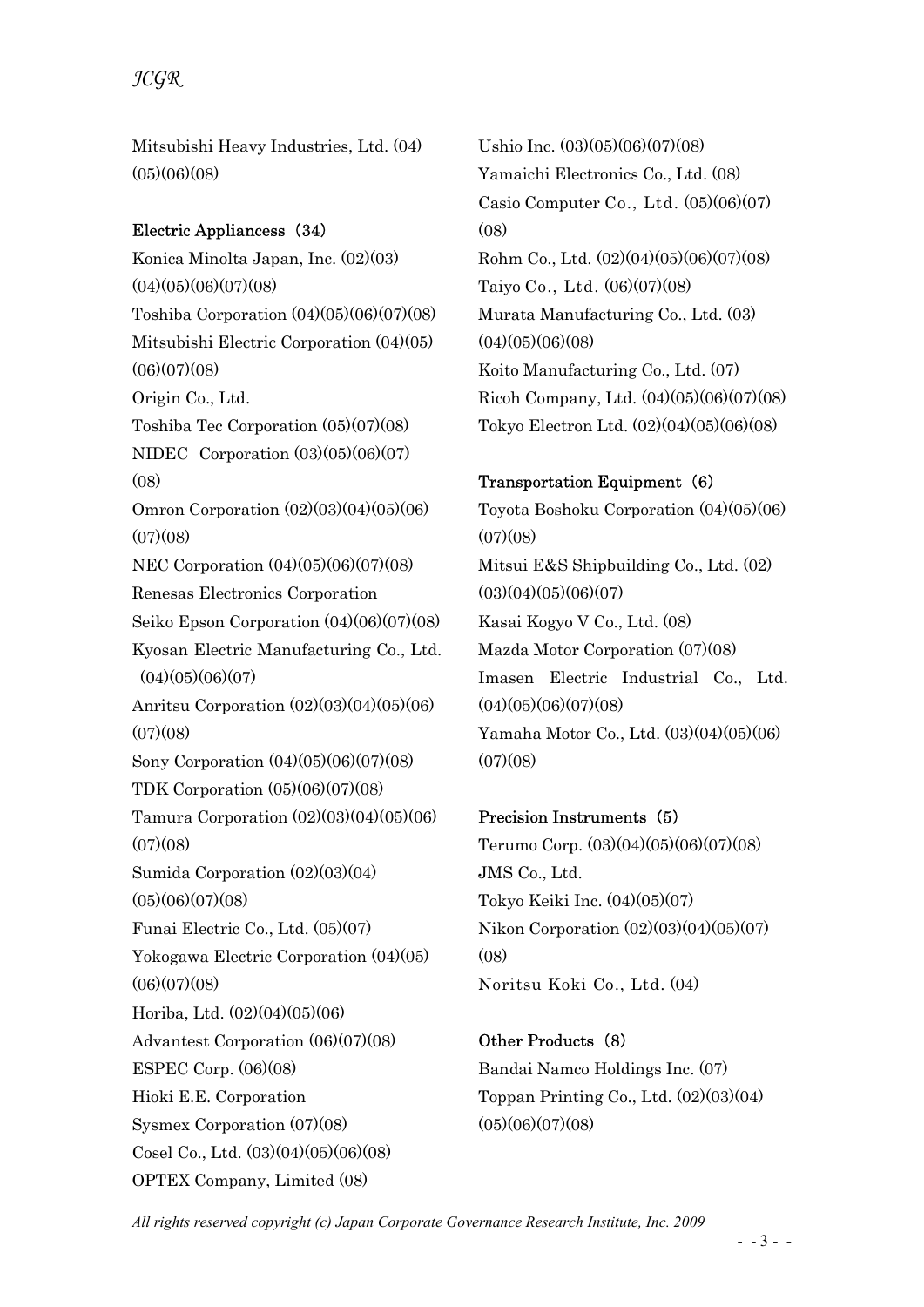Dai Nippon Printing Co., Ltd. (06)(07) (08) Nissha Co., Ltd. Yamaha Corporation (02)(04)(05)(07) Itoki Corporation (02)(03)(05)(07) Nintendo Co., Ltd. (05)(07)(08) Nakabayashi Co., Ltd. (08)

#### Electric Power & Gas (3)

The Tokyo Electric Power Co., Inc. (03)  $(04)(05)(06)(07)(08)$ Chubu Electric Power Co., Inc. (04)(06)  $(07)(08)$ The Chugoku Electric Power Co., Inc. (05)(06)(07)(08)

### Land Transportation (3)

Yamato Holdings Co., Ltd. (03)(04)(05)  $(06)(08)$ Tonami Holdings Co., Ltd. (07) Fukuyama Transporting Co., Ltd. (04) (07)

## Warehousing & Harbor Transportation Services (2)

Mitsui-Soko Co., Ltd. (08) Azuma Shipping Co., Ltd.

#### Information and communication (5)

Future Corporation (04)(05) Itochu Techno-Solutions Corporation  $(02)(06)(07)(08)$ Kanematsu Electronics Ltd. (04)(05)(07)  $(08)$ SKY Perfect JSAT Holdings Inc. KDDI Corporation (04)(05)(06)(07)(08)

### Wholesale Trade (21)

Takachiho Koheki Co., Ltd. (07) Sojitz Corporation (06)(07)(08) Alfresa Holdings Corporation (04)(05) Fuji Kosan Company, Ltd. (04)(05)  $(06)(07)(08)$ Shimojima Co., Ltd. (06) Marubun Corporation Maruka Corporation SK Japan Co., LTD. (05)(06)(07) Daito Electron Co., Ltd. (07)(08) Itochu Corporation (03)(04)(05)(06)(07)  $(08)$ Toyota Tsusho Corporation (03)(04)(05)  $(07)(08)$ Mitsui & CO., Ltd. (02)(04)(05)(06)(07)  $(08)$ Starzen Co., Ltd. (08) Sumitomo Corporation (02)(03)(04)(05)  $(06)(07)(08)$ Mitsubishi Corporation (07)(08) Canon Marketing Japan Inc. (03)  $(04)(05)(06)(07)$ Hanwa Co., Ltd. (04)(05)(06)(07)(08) Ryoden Corporation  $\pm (03)(04)(05)(06)$ Tachibana Eletech Co., Ltd. (05)(06)(08) Kato Sangyo Co., Ltd. (06)(07)(08) Suzuken Co., Ltd. (03)(04)(05)(06)(07)  $(08)$ 

## Retail Trade (14)

Lawson, Inc. Point Inc. (06) J. Front Retailing Co., Ltd. Seven & i Holdings Co., Ltd (07)(08) Saint Marc Holdings Co., Ltd. (07) Watami Co., Ltd (02)(04)(05)(06)(07)